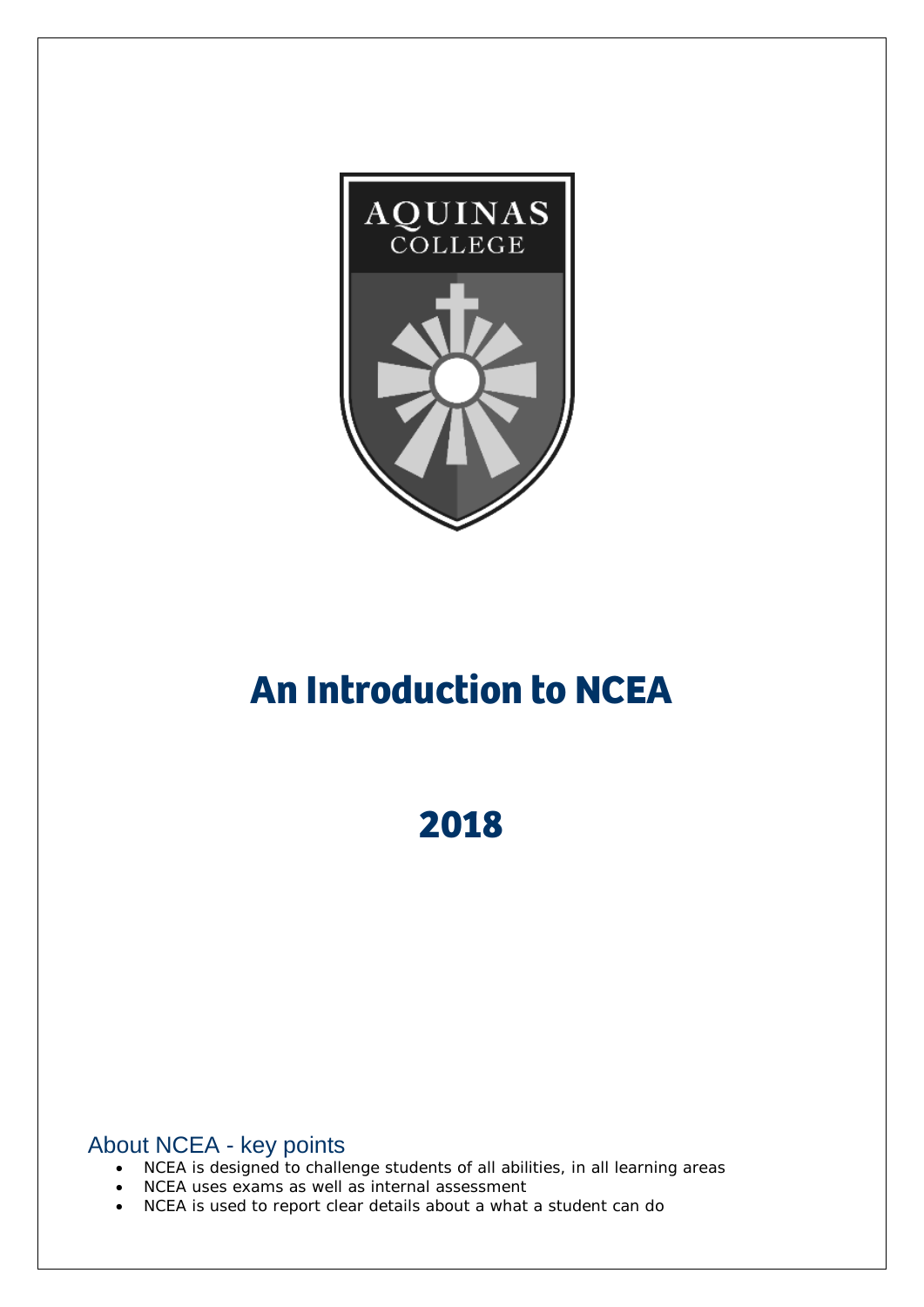- NCEA is officially recognised in New Zealand and internationally
- NCEA uses credits from traditional school curriculum areas and alternative school curriculum programmes including links with tertiary and industry qualifications
- NCEA Level 1 Certificate requires 80 credits including at least 10 in literacy and 10 in numeracy
- Employers, universities and polytechnics may use the results for selection

# How does it work?

The NCEA approach provides a fuller picture from lots of angles. Under NCEA, assessments from all learning can count towards national qualifications. NCEA reports more details:

- Each subject is divided into separate Standards that focus on different aspects of the course
- Instead of just one mark, your Record of Achievement will show how well you did in each of the Standards in every subject

# A fair picture using Standards

NCEA uses Standards to describe what students need to know and do. Your teacher will be able to explain what you must do to achieve each standard.

This means you'll know exactly what you must aim for, how well you have to write, speak, or do research to get credits (credits are explained later).

Some Standards let you aim for merit or excellence. These are called Achievement Standards. Other Standards, called Unit Standards, have just one level of achievement.

## A currency called credit

Every standard is worth a set number of credits. Credits are like points towards your qualification. You require 80 credits to gain NCEA at level 1. As well as this you have to prove that you have a good level of reading and writing skills and that you can deal with numbers. Ten of your 80 credits must be for numeracy Standards and ten for literacy Standards. For the level 2 and 3 qualifications you do not need literacy or numeracy credits.

In summary, when you have a total of **80 credits (including literacy and numeracy)**, you have your NCEA.

#### Fair and sensible assessment

NCEA utilises both internal and external forms of assessment. This means you will be working towards credits during the year in the internal Standards. This will often include practical work. NCEA does not do away with exams. At the end of the year, there are exams or other forms of external assessment in some Achievement Standards.

#### A full and useful profile

Each subject will generate a profile of student performance such as the one below:

The Record of Achievement (RoA) will show any certificates that you may have gained, endorsements (for certificates and subjects), University Entrance, and any awards you may have received (scholarships).

It also has a full transcript of all standards that have been achieved in your learning.

You must request your RoA from NZQA – they do not send it out automatically.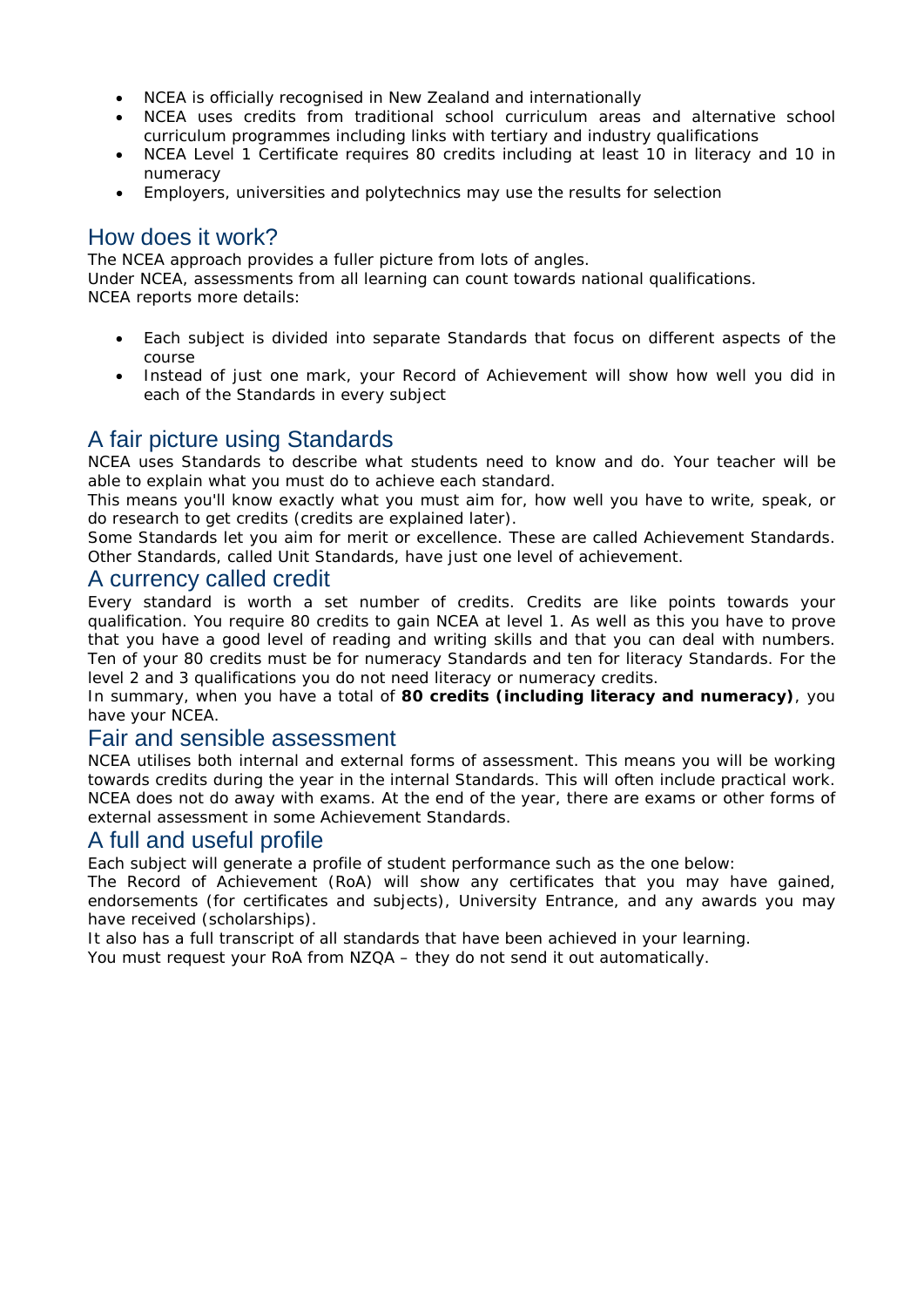

# The same picture, nationwide

Teachers are skilled at managing internal assessment.

They have been assessing speeches, research and performances in class for many years. Schools/Heads of Department check that teachers are marking fairly and consistently.

#### **How can you be sure that the school is assessing at the same standard as other schools?**

Each school's assessments are checked to make sure everything is fair and consistent across the nation.

#### **How is this done?**

1. First of all, the Standards, explaining what students have to do to earn credits, are on the NCEA website. All Teachers around the country are assessing to the same requirements.

2. Moderators check a sample of the student work marked in every subject in every school. This ensures that the Standards in your school and the school down the road are equal and fair.

3. Finally, NZQA has a team of school relationship managers who visit each school to monitor and advise.

All of this ensures that no matter which school you go to, your NCEA will be nationally recognised.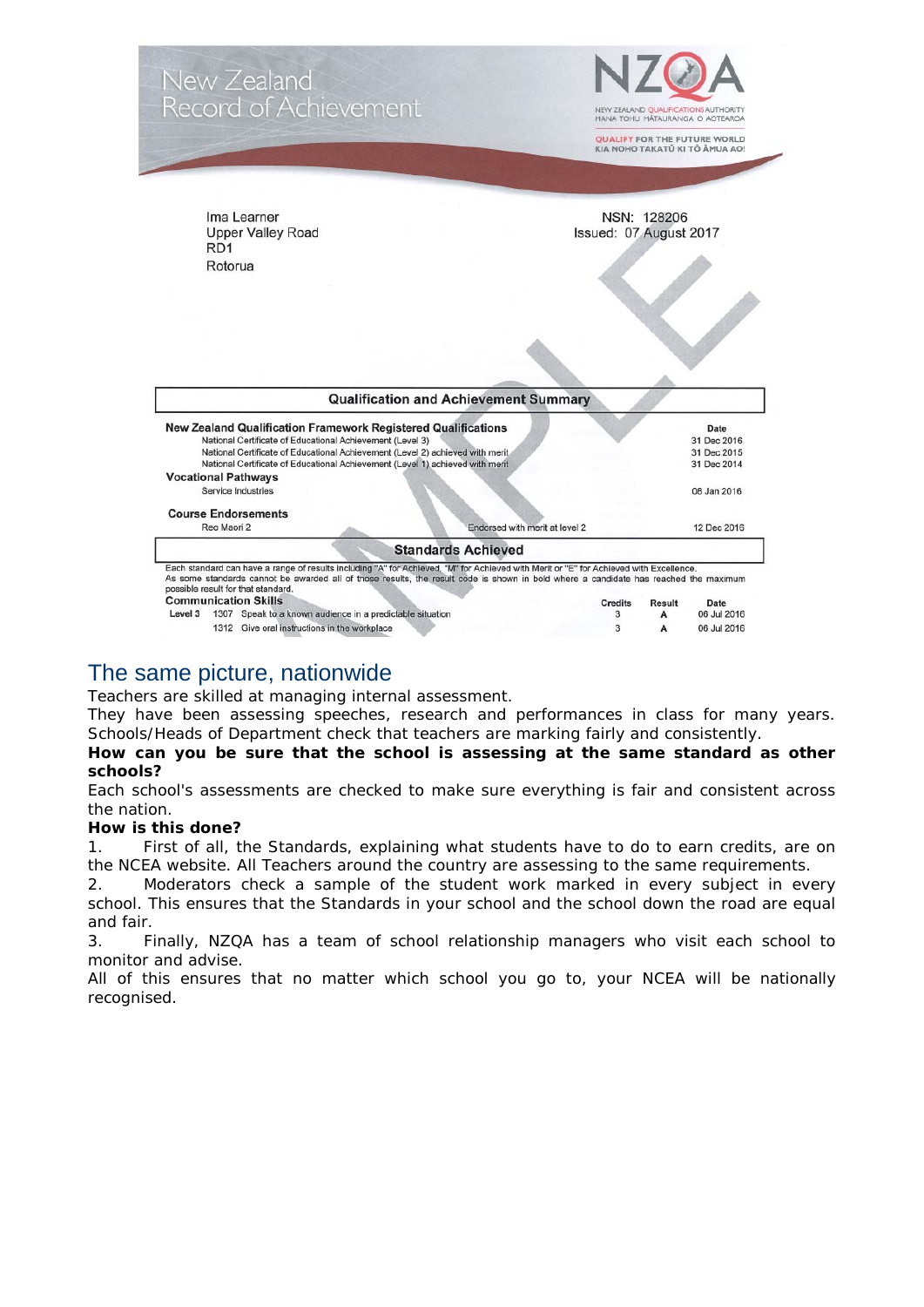

## **Information students should receive from their Subject Teachers early in the year:**

You should receive a course outline and assessment procedures that will include:

- details of the assessment programme
- method of assessment
- approximate dates when tasks are due
- length/amount of time for the task
- the standard number and version, the standard level and credit value
- details about opportunities for further assessment

#### **Information students will receive from their Subject Teachers during the year:**

At the beginning of each new unit, the subject teacher will give you:

- An outline of the assessed task
- A date for that assessment to be handed in or the time for the in-class assessment
- The criteria for gaining Achieved, Achieved with Merit, Achieved with Excellence

#### **Moderation:**

Where there is more than one class doing the same assessment, teachers will use moderation to ensure that the marking is consistent across all classes. This could include:

- common, clear marking schemes
- common assessment tasks
- one teacher marking all the assessments
- panel marking where all teachers mark the assessment together as a panel
- random check marking for verification of assessment judgements

#### **Recording of Marks:**

• You should track and record your marks for each subject

• You will have an opportunity to sign off your final grades before they are submitted to NZQA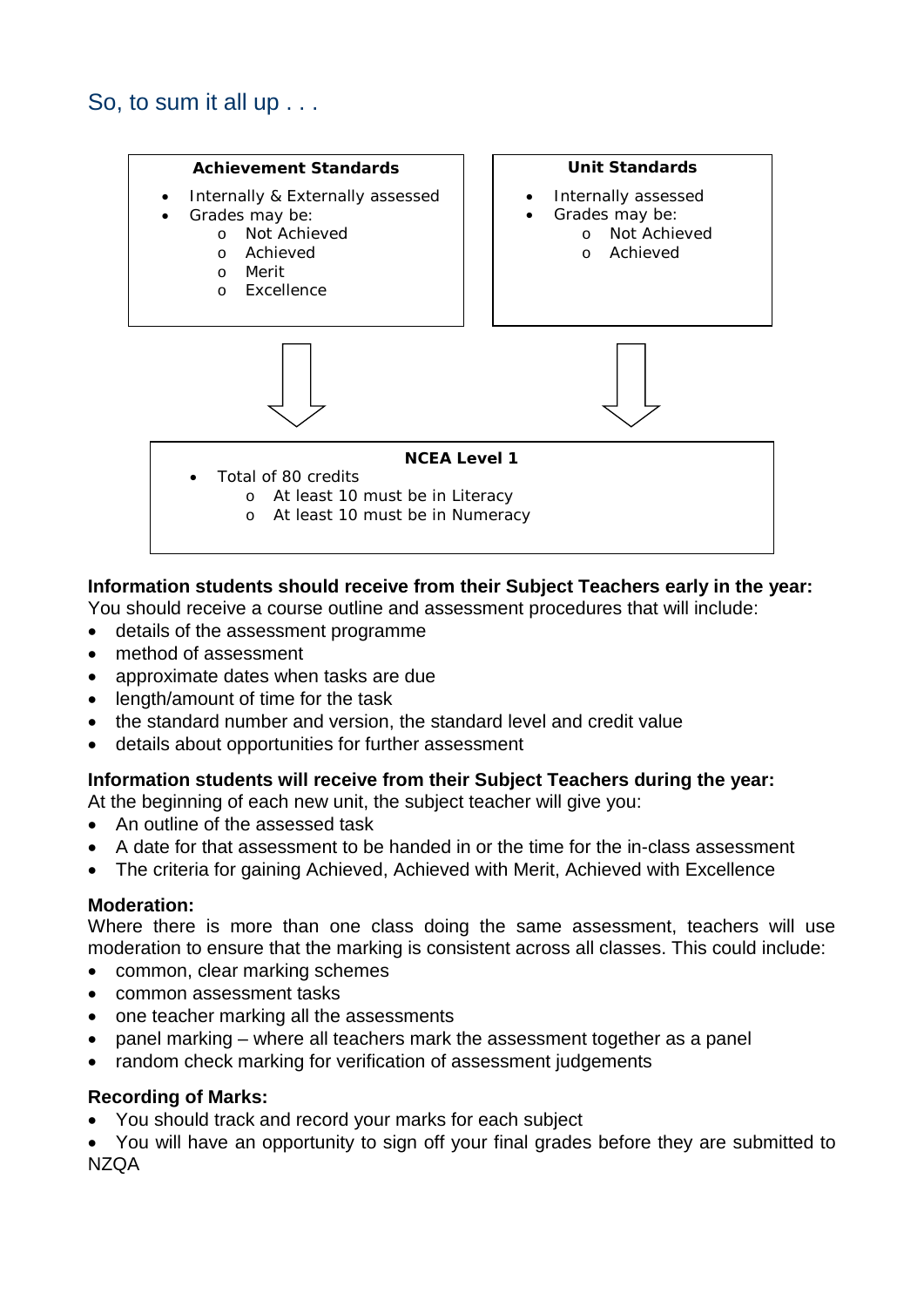#### **Reassessment:**

Subject course outlines will include statements in regard to reassessment opportunities

#### **Fees:**

There is an entry fee of \$76.70 for NCEA this year. Scholarship entry costs \$30 per subject. Note that international students have different fee rates than these.

Financial assistance may be available to students to cover these fees. Application forms will be available during the year from Mrs Walton.

#### **Authenticity of student work:**

All work that is handed in for assessment must be your own work. Students are expected to guarantee the authenticity of their submitted work. Teachers will be checking that work is authentic. Such checks may involve:

- Comparisons of student work (this includes current as well as past students)
- Checking for plagiarism by using online tools
- Questioning students about their responses and answers

#### **Misconduct or cheating on assessments:**

• MISCONDUCT or CHEATING is gaining an unfair advantage by deceit, during an assessment. *An example of this would be looking at someone else's work or taking unauthorized notes into a test.*

• Another form of cheating is called PLAGIARISM. This is using other people's ideas or words as your own without acknowledgement. *An example would be copying work out of a book or from a web site and pretending you wrote it.*

**If there is clear evidence of cheating, misconduct or plagiarism after the matter has been investigated by the relevant HOF and the Director of Curriculum, NO GRADE will be awarded for that assessment and parents will be notified in writing. The student cannot assume that a further opportunity to gain the standard will be provided.**

#### **Missed Assessments:**

If you miss an assessment task for a valid reason, for example illness, it must be supported by **verifiable evidence and, in the case of illness, a medical certificate will be required**. If practicable and manageable, another assessment opportunity will be provided.

If you miss an assessment, YOU MUST:

• Notify the school that you are unable to complete or sit the assessment **prior to the assessment being sat or before the due deadline.**

• Obtain an INTERNAL STANDARDS ASSESSMENT FORM from the front office AND

• Supply both a note from home and a medical certificate.

#### **This documentation must be completed by you and returned to the subject teacher within 3 days of returning to school.**

• If you miss an assessment task for a non-valid reason, then you will not be eligible to receive credit for that task. You cannot expect a further assessment opportunity to be provided and you will be awarded a NOT ACHIEVED grade.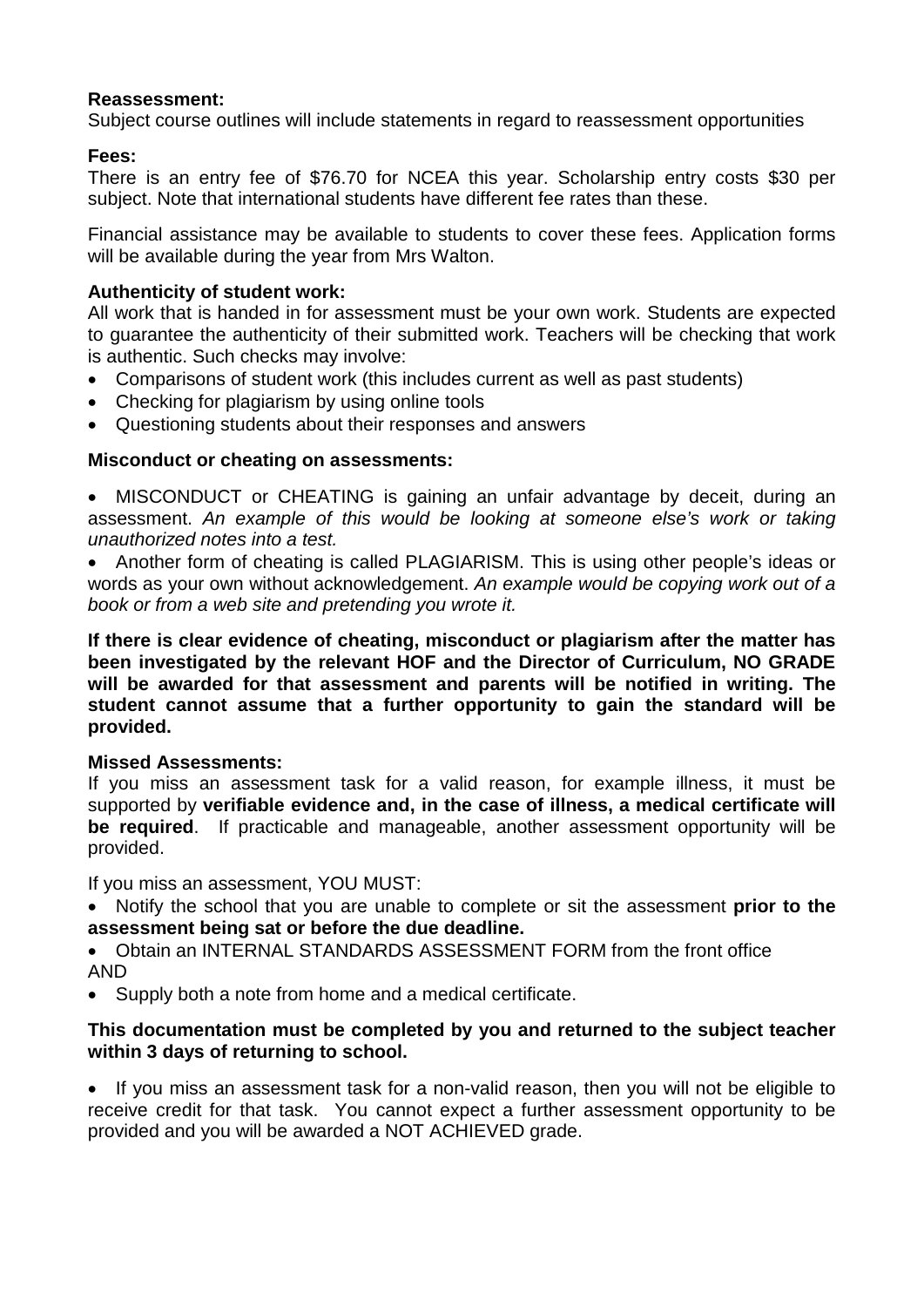#### **Late Assessments:**

If an assessment is submitted late, for a valid reason, for example illness, it will be accepted if no unfair advantage is to be gained.

If you miss/are late with an assessment, YOU MUST:

• Complete an INTERNAL STANDARDS ASSESSMENT APPEAL FORM from the front office

AND

• Supply supporting evidence such as a note from home and a medical certificate.

**This documentation must be completed by you and returned to the subject teacher within 3 days of returning to school.** 

• If an assessment is submitted late, for a non-valid reason, it will not be accepted towards credit to the standard to which it relates and you will be awarded a NOT ACHIEVED grade.

#### **Derived Grades Process:**

You may apply for derived grades of external assessments if you are unable to sit the examinations due to legitimate circumstances beyond your control – eg bereavement, illness, etc.

#### **Grounds for Appeals:**

You may appeal the result of an assessment.

The grounds for your appeal could be:

- Failing to receive an opportunity for further assessment
- Alleged moderation inconsistencies

• Perceiving you are disadvantaged by things outside your control or feeling you have been treated uniustly.

- Invalid assessment
- Inconsistent marking
- Disagreement over late submission of assignments.

#### **How to lodge an Appeal:**

- a) Discussion on results of student assessment should occur, in the first instance, with the class teacher within 3 school days of receiving the grade. If no agreement is reached the student must approach the HOF within the next 3 days. The appeal should be completed on the Aquinas College Internal Assessment Form. If the student is still dissatisfied, s/he must request that the appeal be directed to the Principal's Nominee within 3 days of receiving the written reply from the HOF. The Principal's Nominee will consult with the Assessment Committee, whose decision is final.
- b) It may be that the subject teacher is also the HOF. In such cases, students approach this teacher in the first instance within 3 days. Then if necessary the Principal's Nominee is consulted within the next 3 days.
- c) In rare cases, the Principal's Nominee may be the student's teacher and HOF. In such cases, this teacher is to be approached within the first 3 days. The Principal is to be approached within the next 3 days if no satisfactory written result has been reached.
- d) If an appeal is successful, the necessary amendments to the student's results will be made to documentation by the Principal's Nominee.
- **For all appeals, you will be notified, in writing, of the decision that has been reached.** *(Note that all appeals should be accompanied by the completed Aquinas College Internal Assessment Appeal Form)*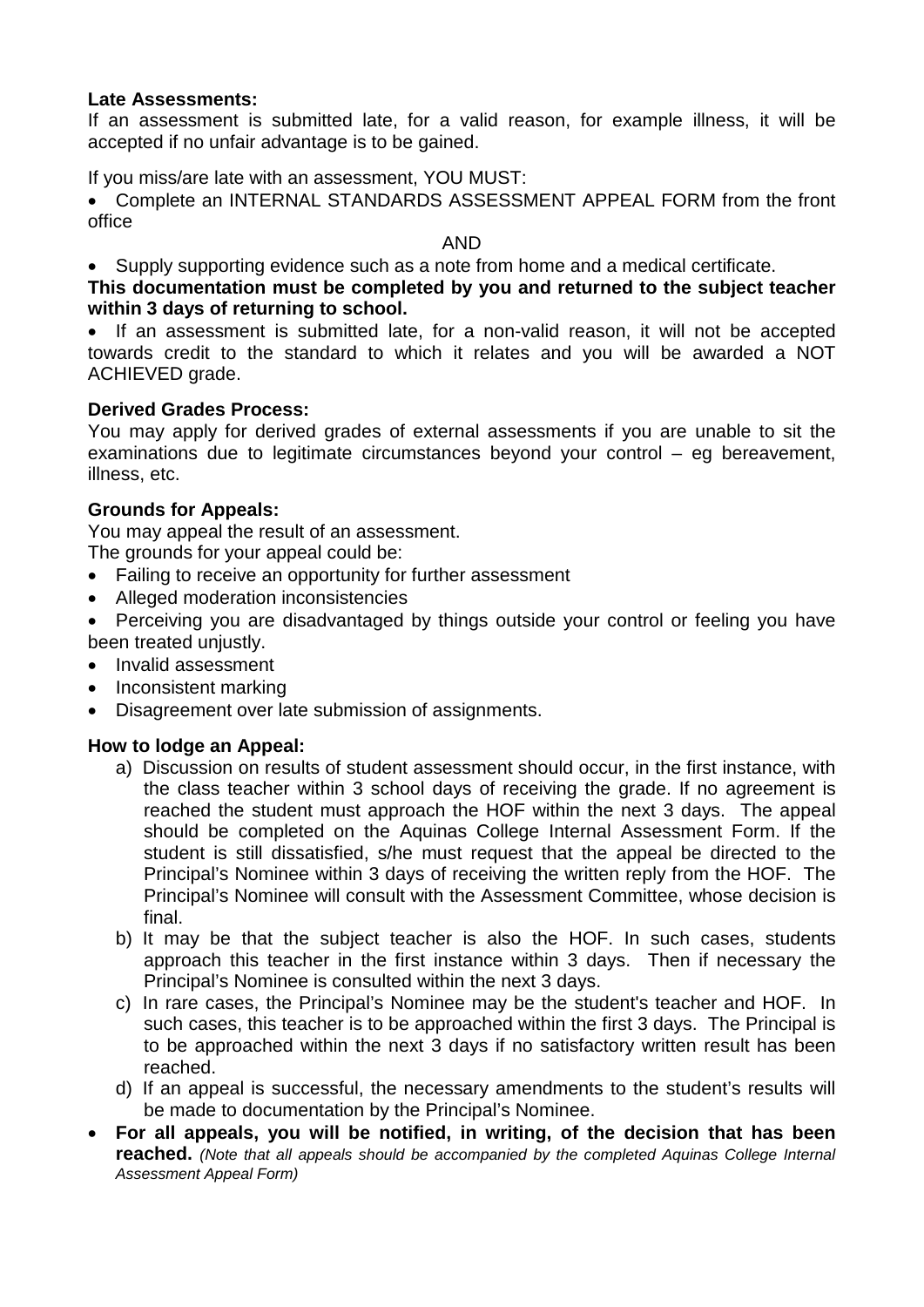Aquinas College Internal Assessment Appeal Form



| To be completed by the student:                                        |                                                                                                                                                                                                                                                                                                                                                                                                                                                                                                                                                                                                                                                                               |
|------------------------------------------------------------------------|-------------------------------------------------------------------------------------------------------------------------------------------------------------------------------------------------------------------------------------------------------------------------------------------------------------------------------------------------------------------------------------------------------------------------------------------------------------------------------------------------------------------------------------------------------------------------------------------------------------------------------------------------------------------------------|
|                                                                        |                                                                                                                                                                                                                                                                                                                                                                                                                                                                                                                                                                                                                                                                               |
| Please tick the appropriate box                                        |                                                                                                                                                                                                                                                                                                                                                                                                                                                                                                                                                                                                                                                                               |
|                                                                        |                                                                                                                                                                                                                                                                                                                                                                                                                                                                                                                                                                                                                                                                               |
| <b>Extension request</b>                                               |                                                                                                                                                                                                                                                                                                                                                                                                                                                                                                                                                                                                                                                                               |
|                                                                        |                                                                                                                                                                                                                                                                                                                                                                                                                                                                                                                                                                                                                                                                               |
|                                                                        |                                                                                                                                                                                                                                                                                                                                                                                                                                                                                                                                                                                                                                                                               |
|                                                                        |                                                                                                                                                                                                                                                                                                                                                                                                                                                                                                                                                                                                                                                                               |
|                                                                        |                                                                                                                                                                                                                                                                                                                                                                                                                                                                                                                                                                                                                                                                               |
|                                                                        |                                                                                                                                                                                                                                                                                                                                                                                                                                                                                                                                                                                                                                                                               |
|                                                                        |                                                                                                                                                                                                                                                                                                                                                                                                                                                                                                                                                                                                                                                                               |
|                                                                        |                                                                                                                                                                                                                                                                                                                                                                                                                                                                                                                                                                                                                                                                               |
|                                                                        | Instructions for the procedures to follow in completing this form are on the back of this document<br>Absence from an assessment explained (medical certificate/evidence must be provided)<br>Compassionate consideration requested/Appeal of assessment result<br>Reason assessment missed or why extension / compassionate consideration is required:<br>,我们也不会有什么。""我们的人,我们也不会有什么?""我们的人,我们也不会有什么?""我们的人,我们也不会有什么?""我们的人,我们也不会有什么?""我们的人<br>I verify that all details supplied are true and accurate. Student's signature:<br>$\overline{N_{0}}$<br>2. Extension / compassionate consideration given $\gamma$ es $\Box$ Date $\Box$ No $\Box$<br>Other action to be taken: |
| Note from home/other documentation or Medical Certificate attached:    |                                                                                                                                                                                                                                                                                                                                                                                                                                                                                                                                                                                                                                                                               |
|                                                                        |                                                                                                                                                                                                                                                                                                                                                                                                                                                                                                                                                                                                                                                                               |
|                                                                        |                                                                                                                                                                                                                                                                                                                                                                                                                                                                                                                                                                                                                                                                               |
| To be completed by the HoF:                                            |                                                                                                                                                                                                                                                                                                                                                                                                                                                                                                                                                                                                                                                                               |
| 1. Reassessment date given [if applicable]                             |                                                                                                                                                                                                                                                                                                                                                                                                                                                                                                                                                                                                                                                                               |
|                                                                        |                                                                                                                                                                                                                                                                                                                                                                                                                                                                                                                                                                                                                                                                               |
|                                                                        |                                                                                                                                                                                                                                                                                                                                                                                                                                                                                                                                                                                                                                                                               |
|                                                                        |                                                                                                                                                                                                                                                                                                                                                                                                                                                                                                                                                                                                                                                                               |
|                                                                        |                                                                                                                                                                                                                                                                                                                                                                                                                                                                                                                                                                                                                                                                               |
|                                                                        |                                                                                                                                                                                                                                                                                                                                                                                                                                                                                                                                                                                                                                                                               |
|                                                                        |                                                                                                                                                                                                                                                                                                                                                                                                                                                                                                                                                                                                                                                                               |
| I accept the decision that has been made with regard to my assessment. |                                                                                                                                                                                                                                                                                                                                                                                                                                                                                                                                                                                                                                                                               |
|                                                                        | Date:                                                                                                                                                                                                                                                                                                                                                                                                                                                                                                                                                                                                                                                                         |